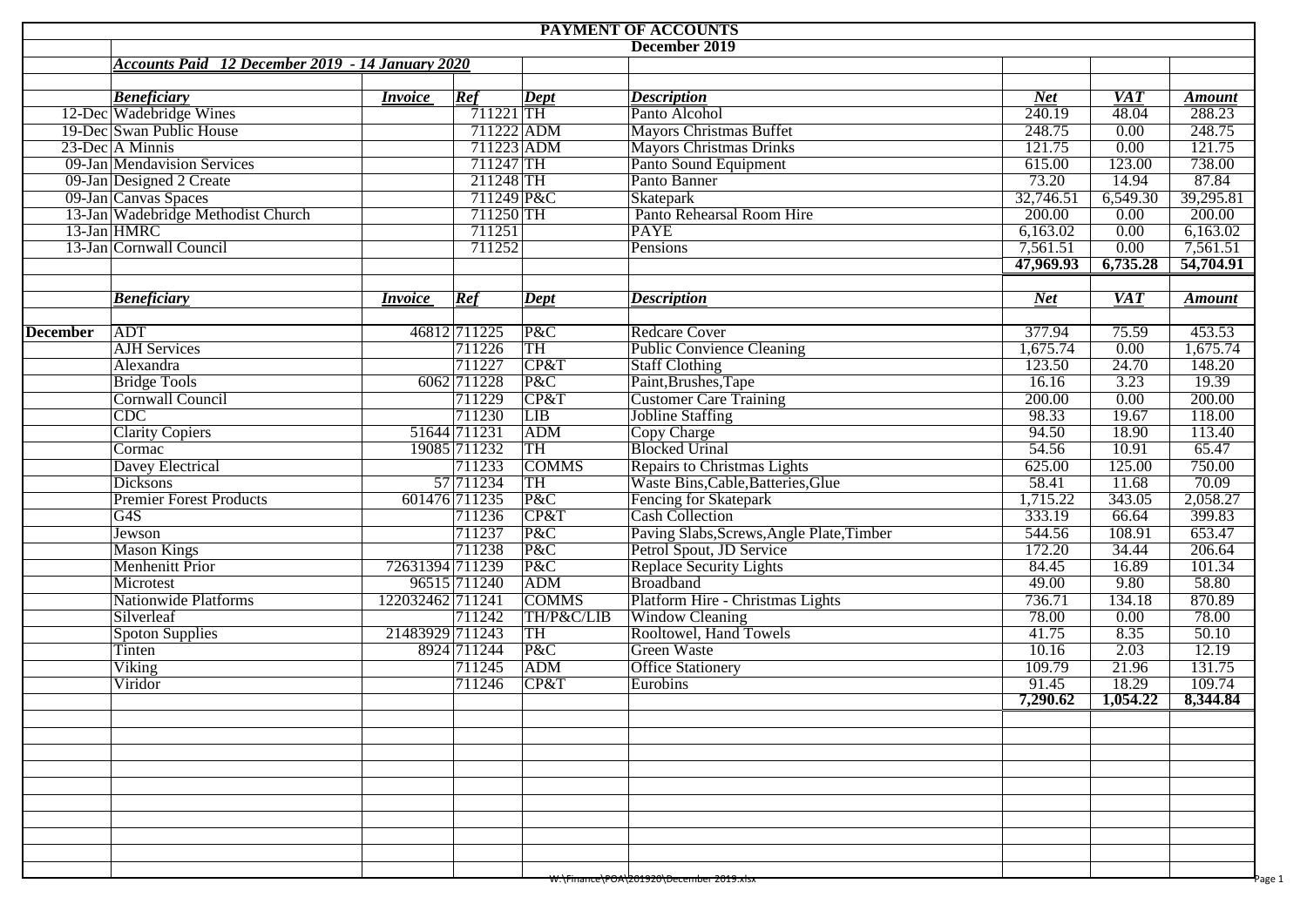| <b>Date</b>                                        | <b>Beneficiary</b>               | <i>Invoice</i> | Ref                      | <b>Dept</b>      | <b>Description</b>                    | <b>Net</b> | <b>VAT</b> | <b>Gross</b>     |  |
|----------------------------------------------------|----------------------------------|----------------|--------------------------|------------------|---------------------------------------|------------|------------|------------------|--|
| $02$ -Dec SWW                                      |                                  |                | $\overline{DD}$          | $\overline{LIB}$ | Water Rates                           | 10.00      | 0.00       | $\frac{10.00}{}$ |  |
|                                                    | 02-Dec Cornwall Council          |                | DD                       | <b>TH</b>        | Rates                                 | 1,338.00   | 0.00       | 1,338.00         |  |
|                                                    | 02-Dec Cornwall Council          |                | $\overline{DD}$          | TH               | <b>Office Rates</b>                   | 368.00     | 0.00       | 368.00           |  |
|                                                    | 02-Dec Cornwall Council          |                | $\overline{DD}$          | CP&T             | Coop Car Park Rates                   | 3,427.00   | 0.00       | 3,427.00         |  |
|                                                    | 02-Dec Cornwall Council          |                | $\overline{DD}$          | P&C              | Pavilion                              | 142.00     | 0.00       | 142.00           |  |
|                                                    | 02-Dec Cornwall Council          |                | $\overline{DD}$          | <b>TH</b>        | <b>Platt Public Conveniences</b>      | 177.00     | 0.00       | 177.00           |  |
|                                                    | 02-Dec Cornwall Council          |                | $\overline{DD}$          | TH               | <b>Egloshayle Public Conveniences</b> | 196.00     | 0.00       | 196.00           |  |
|                                                    | 04-Dec Commission Charges        |                | $\overline{DD}$          | <b>ADM</b>       | $14$ oct- $12$ nov                    | 288.93     | 0.00       | 288.93           |  |
|                                                    | 04-Dec UK Fuels                  |                | $\overline{DD}$          | P&C              | Fuel                                  | 101.22     | 20.25      | 121.47           |  |
| 09-Dec Sage                                        |                                  |                | DD                       | <b>ADM</b>       | Accounting & Payroll Packages         | 181.63     | 36.33      | 217.96           |  |
|                                                    | 09-Dec Rentokil                  |                | $\overline{DD}$          | LIB              | <b>Waste Disposal</b>                 | 1.13       | 0.23       | 1.36             |  |
|                                                    | 09-Dec Rentokil                  |                | $\overline{DD}$          | P&C              | <b>Waste Disposal</b>                 | 2.08       | 0.42       | 2.50             |  |
|                                                    | 09-Dec Rentokil                  |                | $\overline{DD}$          | <b>TH</b>        | Waste Disposal                        | 57.59      | 11.52      | 69.11            |  |
|                                                    | 09-Dec Rentokil                  |                | $\overline{DD}$          | TH               | Waste Disposal- Public Conveniences   | 49.39      | 9.88       | 59.27            |  |
|                                                    | 11-Dec UK Fuels                  |                | DD                       | P&C              | Fuel Card                             | 3.60       | 0.72       | 4.32             |  |
|                                                    | 13-Dec Payflow                   |                | $\overline{DD}$          |                  | Salaries                              | 28,542.56  | 0.00       | 28,542.56        |  |
|                                                    | <b>16-Dec Molevalley Farmers</b> |                | $\overline{DD}$          | P&C              | Manure & Bucket                       | 162.19     | 32.44      | 194.63           |  |
|                                                    | 18-Dec Thirstywork               |                | $\overline{DD}$          | ADM/P&C          | <b>Water Coolers</b>                  | 32.15      | 6.43       | 38.58            |  |
|                                                    | 18-Dec UK Fuels                  |                | $\overline{DD}$          | P&C              | Fuel                                  | 84.08      | 16.82      | 100.90           |  |
|                                                    | 18-Dec Barclaycard               |                | DD                       | <b>TH</b>        | <b>Amazon -Panto Costumes</b>         | 63.76      | 0.00       | 63.76            |  |
|                                                    | Barclaycard                      |                | DD                       | TH               | Catering Leisure - Cups for Panto     | 21.42      | 4.28       | 25.70            |  |
|                                                    | Barclaycard                      |                | $\overline{DD}$          | <b>TH</b>        | Paypal - Panto                        | 7.98       | 0.00       | 7.98             |  |
|                                                    | Barclaycard                      |                | $\overline{DD}$          | <b>TH</b>        | Paypal -Panto                         | 29.99      | 0.00       | 29.99            |  |
|                                                    | Barclaycard                      |                | $\overline{DD}$          | TH               | Paypal -Panto                         | 22.87      | 0.00       | 22.87            |  |
|                                                    | Barclaycard                      |                | DD                       | <b>TH</b>        | Paypal -Panto                         | 42.00      | 0.00       | 42.00            |  |
|                                                    | Barclaycard                      |                | DD                       | TH               | Paypal -Panto                         | 8.95       | 0.00       | 8.95             |  |
|                                                    | Barclaycard                      |                | $\overline{DD}$          | <b>TH</b>        | Amazon -Panto                         | 66.67      | 0.00       | 66.67            |  |
|                                                    | Barclaycard                      |                | $\overline{DD}$          | TH               | The Prop Factory - Panto              | 102.00     | 0.00       | 102.00           |  |
|                                                    | Barclaycard                      |                | $\overline{DD}$          | TH               | Officespot.co.uk - Panto              | 19.51      | 0.00       | 19.51            |  |
|                                                    | Barclaycard                      |                | DD                       | CP&T             | Amazon - First Aid Kit & Bag Hoop     | 20.79      | 4.17       | 24.96            |  |
|                                                    | Barclaycard                      |                | $\overline{DD}$          | <b>TH</b>        | Paypal -Panto                         | 10.25      | 0.00       | 10.25            |  |
|                                                    | Barclaycard                      |                | DD                       | <b>TH</b>        | Paypal -Panto                         | 3.09       | 0.00       | 3.09             |  |
|                                                    | Barclaycard                      |                | $\overline{DD}$          | TH               | Paypal -Panto                         | 7.98       | 0.00       | 7.98             |  |
|                                                    | Barclaycard                      |                | $\overline{\mathrm{DD}}$ | <b>TH</b>        | Paypal -Panto                         | 3.71       | 0.74       | 4.45             |  |
|                                                    | Barclaycard                      |                | $\overline{DD}$          | P&C              | <b>DVAL</b> - RFL                     | 262.50     | 0.00       | 262.50           |  |
|                                                    | Barclaycard                      |                | $\overline{DD}$          | <b>ADM</b>       | Vistaprint - Xmas Cards               | 52.53      | 10.51      | 63.04            |  |
|                                                    | Barclaycard                      |                | DD                       | LIB              | Public Health England-Radon Testers   | 25.80      | 0.00       | 25.80            |  |
|                                                    | Barclaycard                      |                | DD                       | TH               | <b>Tesco - Panto Refreshments</b>     | 77.58      | 0.00       | 77.58            |  |
|                                                    | Barclaycard                      |                | $\overline{DD}$          | <b>TH</b>        | <b>Fleurtations - Panto Flowers</b>   | 116.95     | 0.00       | 116.95           |  |
|                                                    | Barclaycard                      |                | $\overline{DD}$          | P&C              | Dolle UK - Ladder Part                | 10.00      | 1.00       | 11.00            |  |
|                                                    |                                  |                |                          |                  |                                       |            |            |                  |  |
|                                                    |                                  |                |                          |                  |                                       |            |            |                  |  |
|                                                    |                                  |                |                          |                  |                                       |            |            |                  |  |
|                                                    |                                  |                |                          |                  |                                       |            |            |                  |  |
|                                                    |                                  |                |                          |                  |                                       |            |            |                  |  |
|                                                    |                                  |                |                          |                  |                                       |            |            |                  |  |
|                                                    |                                  |                |                          |                  |                                       |            |            |                  |  |
|                                                    |                                  |                |                          |                  |                                       |            |            |                  |  |
|                                                    |                                  |                |                          |                  |                                       |            |            |                  |  |
|                                                    |                                  |                |                          |                  |                                       |            |            |                  |  |
| Page 2<br>W:\Finance\POA\201920\December 2019.xisx |                                  |                |                          |                  |                                       |            |            |                  |  |